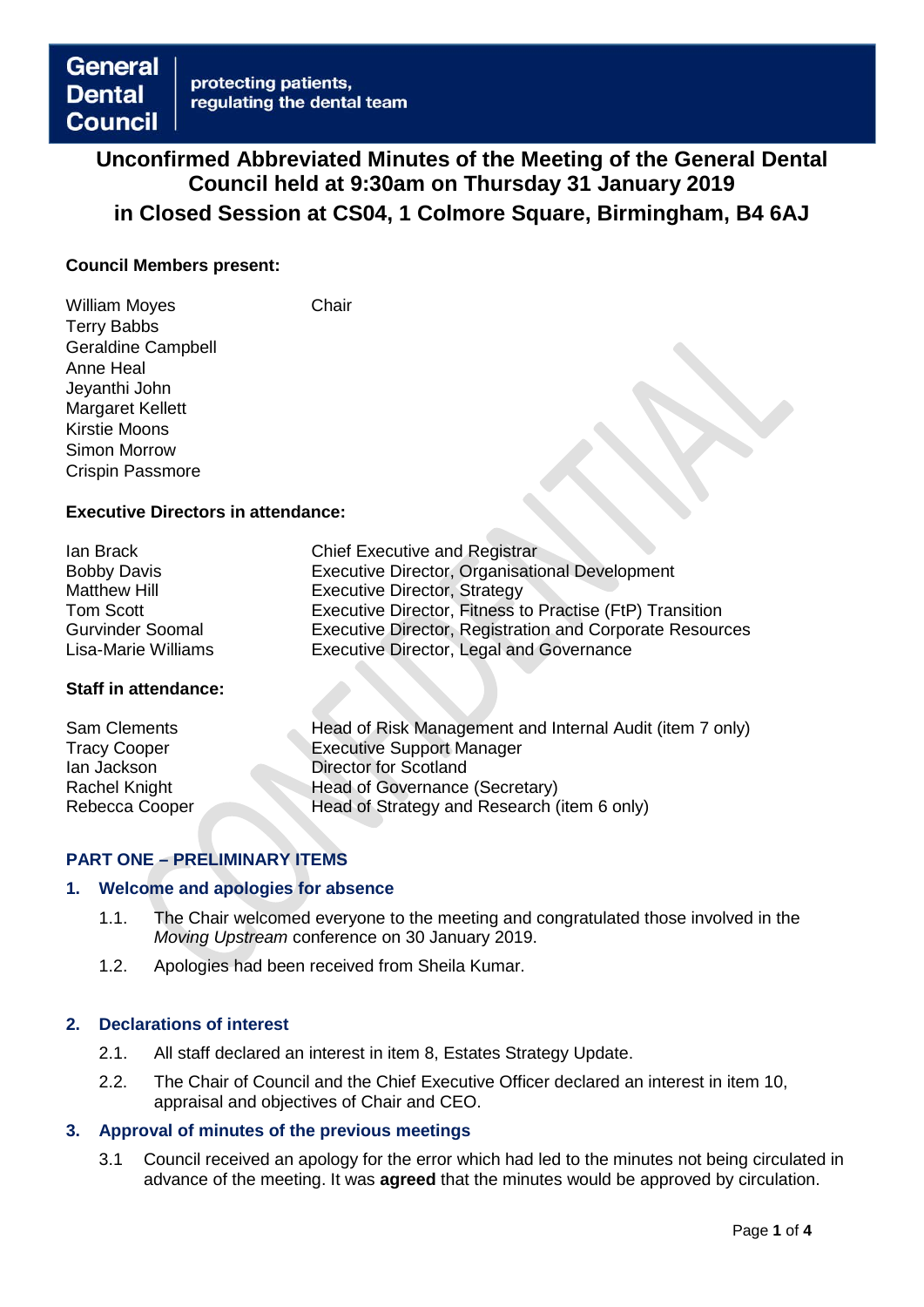## **4. Matters arising from the Closed Council meeting held on 13 December 2019 and rolling actions list**

- 4.1. In relation to action 258, Estates strategy updates, Council was assured that the updates would include detailed financial reporting including the impact on overall GDC finances of any changes to the projected net savings across the 15-year period.
- 4.2. The action dates for actions 330 and 331, the Costed Corporate Plan and 2019 Budget respectively, to be amended from 2018 to 31/03/2019.
- 4.3. Council was assured that the workshop to discuss risk appetite was scheduled for the meeting in March, and that at last 2 hours would be allowed to ensure robust and in-depth discussion.

# **5. Decisions log**

5.1. It was **noted** that no comments had been received on the abbreviated minutes of the meeting held on 4 October 2018, tabled at the meeting on 13 December 2018. Consequently the abbreviated minutes had been confirmed.

# **PART TWO – ITEMS FOR DECISION AND DISCUSSION**

### **6. Draft Corporate strategy 2020 - 2022**

- 6.1 The Chief Executive introduced the paper, which sought confirmation that the early draft was proceeding in the right direction, and invited Council members to provide feedback on the vision, proposed strategic objectives and supporting narrative.
- 6.2 The Head of GDC Policy and Research Programme outlined the process to date which resulted in the early draft received by Council, alongside key questions for Council to consider. These included whether the strategic aims adequately articulated the GDC ambition and supported the fulfilment of its statutory purpose.
- 6.3 The Council were supportive of the vision, values and aims and felt that the draft was close to what Council wanted.
- 6.4 There were no costs attached to the draft strategy at the current stage, but Council discussed the level of detail they expected to receive. The figures that would be included in the strategy would be robust and in the context of the current environment but could not anticipate all scenarios.
- 6.5 Council would be given an opportunity to comment on the next draft, which would be circulated in late February. The final version for consultation would be approved at the March Council meeting. An outline communication plan and update on the costings consultation would be provided no later than May 2019.
- 6.6 The Chair thanked the members of the team for their continued work on the draft Corporate Strategy.

### **7. Strategic Risk Register**

- 7.1 Council received an update on changes to the Strategic Risk Register. The Audit and Risk Committee (ARC) had not met since the last Council meeting, so the paper provided an update on strategic risk between the last Council meeting in December and now.
- 7.2 The March Council workshops would include some time devoted to considering how risk appetite was measured and to consider whether the current approach was appropriate.
- 7.3 Council **noted** the report.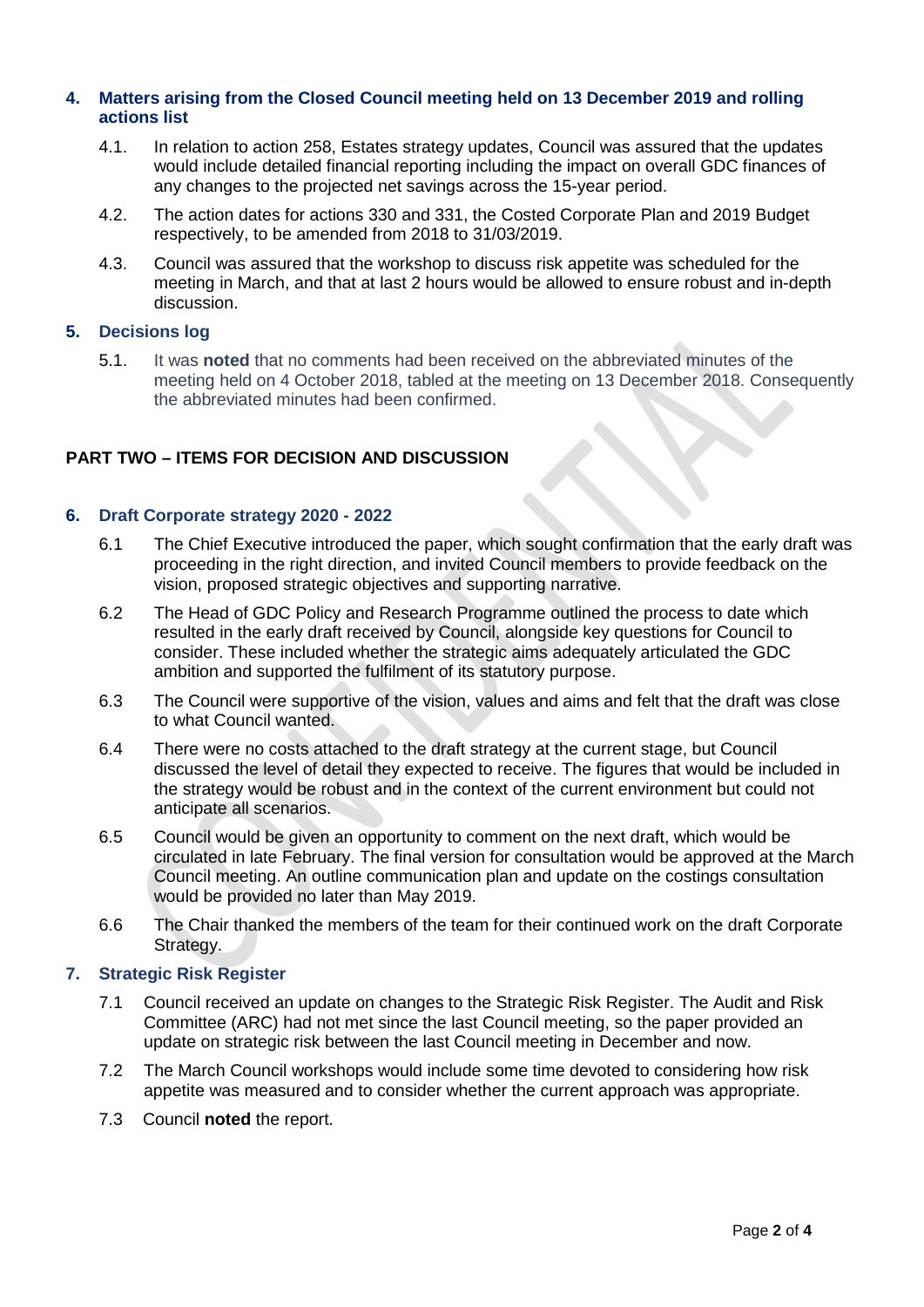# **8. Estates Strategy**

- 8.1 The Executive Director, Registration and Corporate Resources highlighted that the report included updates on strands 1 and 2. Collective consultation for strand 2 and group 1 individuals had completed in December 2018.
- 8.2 Council **noted** the update report.

# **9. EU Exit**

- 9.1 The Chief Executive Officer updated the Council on GDC preparations for EU Exit. The GDC focus was on the no deal consequent loss of MRPQ. The government contingency position was a statutory instrument which would amend the law to presume that registered EU qualifications were comparable to British qualifications and would therefore be treated in the same way. The BDA and the GDC were both view that it would be unfair for registrants to bear costs associated with the proposal.
- 9.2 Council **noted** the update.

### **10. Chair and Chief Executive Objectives**

- 10.1 The Senior Independent Member (SIM) presented the outcomes of the Chair's annual appraisal. The language of the proposed objectives for the coming year had been slightly modified from last year to make them more inclusive for patients and partners and the activities, measures and timelines had been updated.
- 10.2 The development of the Corporate Strategy 2020 was included as an activity in Annex B of the paper. After considering whether it should be a high-level objective it was agreed that the development of the strategy was the responsibility of Council as a whole, not the Chair.
- 10.3 Council **approved** the 2019 objectives for the Chair of Council subject to specified amendments and agreed that the Chair's objectives should be circulated to staff.
- 10.4 The Chair of Council presented the Chief Executive Objectives appraisal report and 2019 objectives. The CEO had five high level objectives, performance against which had been appraised in a similar process to that of the Chair. It was recommended that the objectives should remain unchanged for 2019.
- 10.5 Council **approved** the 2019 objectives for the CEO subject to specified amendments.

### **11. Horizon scan**

- 11.1 Council received the paper.
- 11.2 The first tripartite meeting between the dental schools, postgraduate deans and GDC scheduled for 4th February 2019 should include input from the conference discussions about the passport to support the transition from education to practice.
- 11.3 Council **noted** the horizon scan.

### **12. Any Other Business**

12.1 Council members thanked staff for the tour of the Colmore Square office and questioned whether there was an opportunity for more communications about the new office, which was an asset to the GDC.